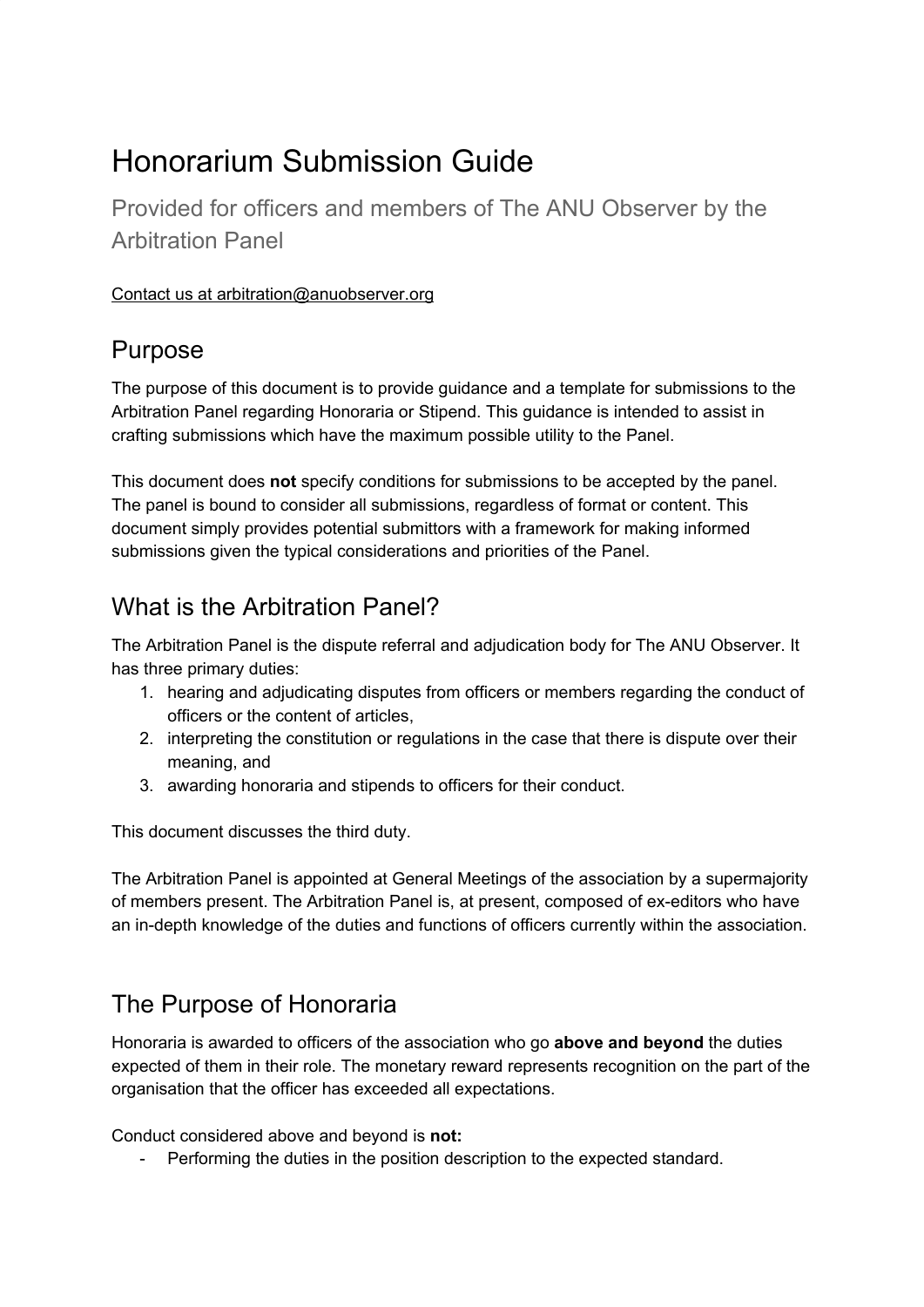- Performing duties for which the officer is already being awarded a stipend.
- Simply exceeding the number of hours per week expected of a role (persuasive submissions tend to link hard work to outcomes).

Conduct which **could be** considered above and beyond includes:

- Performing the prescribed duties of the role to an exceptional standard.
- Voluntarily taking on duties outside of the role description or expectations.
- Assisting the organisation in a holistic fashion.
- Completing specific tasks considered to be of exceptional difficulty or requiring exceptional dedication

This guidance provides a baseline and should not be taken as exclusive. A submission can seek honoraria for performance outside these examples, however we advise this submission be **justified** in terms of conduct above and beyond expectations.

#### What is a submission?

A submission is any contact made with the Arbitration Panel which requests their action on a matter. In the context of honoraria, a submission is a request that a specific officer be considered for honorarium. Typically, that submission includes a dollar amount, though it is perfectly valid to make a submission without discussing amounts.

While the Panel typically distributes honoraria amounts to officers and the public, submissions are **secret.** This is to allow full frankness on the part of submissions without risking conflict, or jeopardizing any ongoing editorial process with discussions of duties.

A submission can be made regarding many officers, or one. The Panel weighs these submissions equally based on the evidence provided. Historically, the Panel has received and considered submissions ranging from suggested allocations for the entire pool, through to requests that a single officer be compensated without reference to an amount. We advise that submissions of large lists state whether any officers not mentioned are being excluded intentionally, or are simply not part of the submission. As a general principle, omitting officers from a submission is not considered by the Panel to be a submission that those officers not receive honoraria.

Submissions can also be made jointly or in collaboration with others. Submissions made jointly are no more or less valid than those made in isolation, with the exception of potentially offering more perspectives for personal observation. If making a joint submission, the Panel recommends the inclusion of all submittants in the relevant email so as to verify all are aware and participating.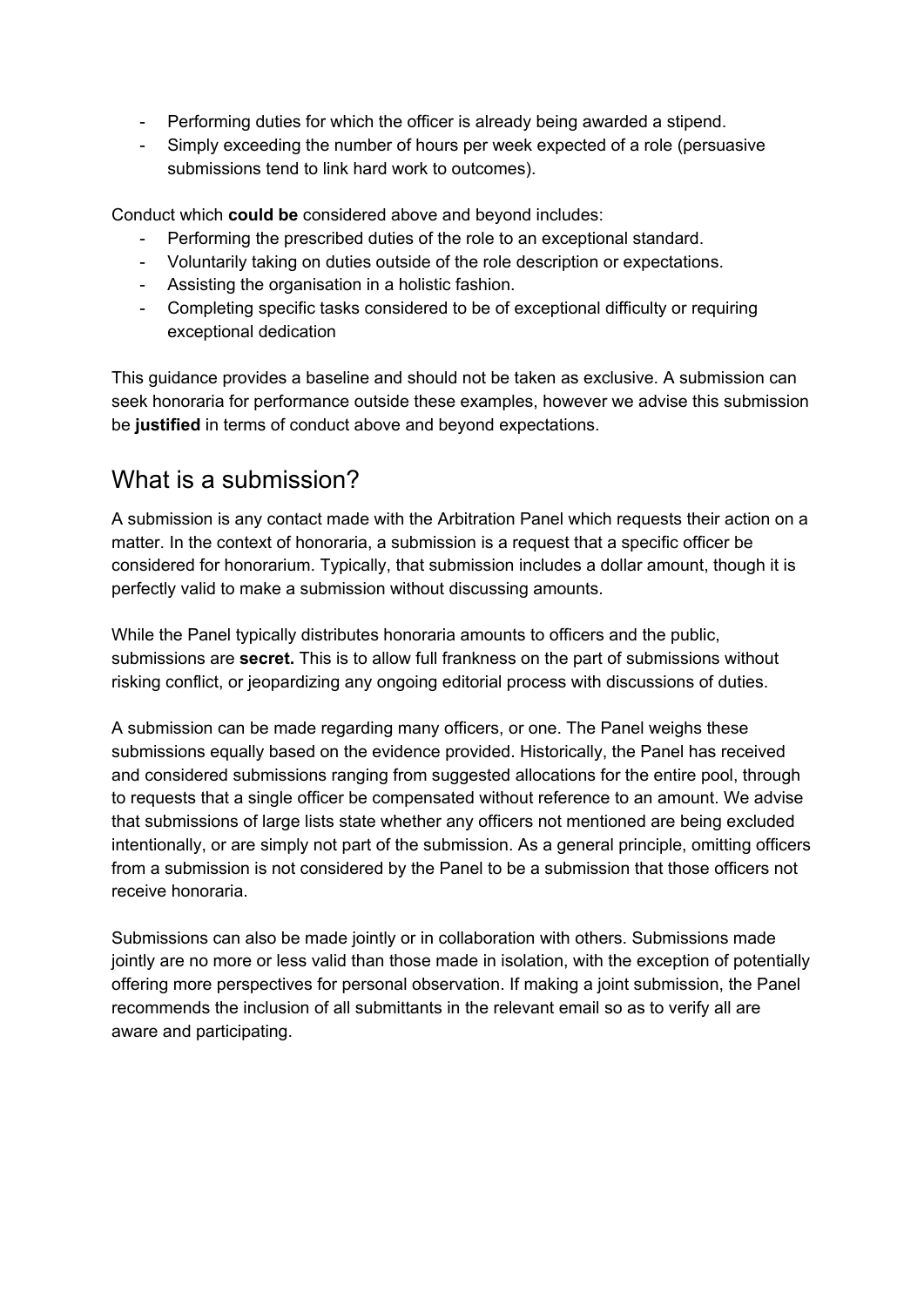### Who can make a submission?

Any member of The ANU Observer can make a submission to the Arbitration Panel regarding honoraria. Membership of The ANU Observer extends to every student of the ANU who has not specifically opted out of membership.

The Panel encourages anyone who is interested to submit. Even a small piece of information can form a broader understanding of an officer's conduct and therefore the basis for honorarium payment.

Officers can nominate themselves for honoraria. This typically results in the evaluation exclusively of evidence in the form of published work rather than personal accounts of the officer's own achievements. Persuasive submissions let their work speak for themselves, and the Panel may take into account the interests one might have in making a submission for one's self.

## Providing Evidence

The Arbitration Panel uses an evidentiary basis to award honoraria. Our process involves two steps:

- 1. Establishing whether conduct described in a submission is "above and beyond"
- 2. Establishing an evidence base for the conduct described.

As such, submissions are aided by provision of as much evidence as possible.

Examples of possible evidence includes:

- Work produced by the individual
- Minutes from meetings
- Community impact of work produced by the individual
- Specific first hand anecdotal accounts by the submitter.

#### **Highlighting quality work**

Honoraria is frequently awarded based on the quality of work. The Arbitration Panel can and does make its own judgements regarding the quality of work created, and uses that information in concert with the written arguments in submissions.

However, not every aspect of work done is publicly visible. As such, the Panel encourages specificity when describing the work done by an officer.

#### **Examples**

Below are some examples of non-specific praise, and more useful alternatives. **(Note: these examples are fictional and not from real submissions)**

| <b>Argument with Evidence</b><br><b>Generic Praise</b> |  |
|--------------------------------------------------------|--|
|--------------------------------------------------------|--|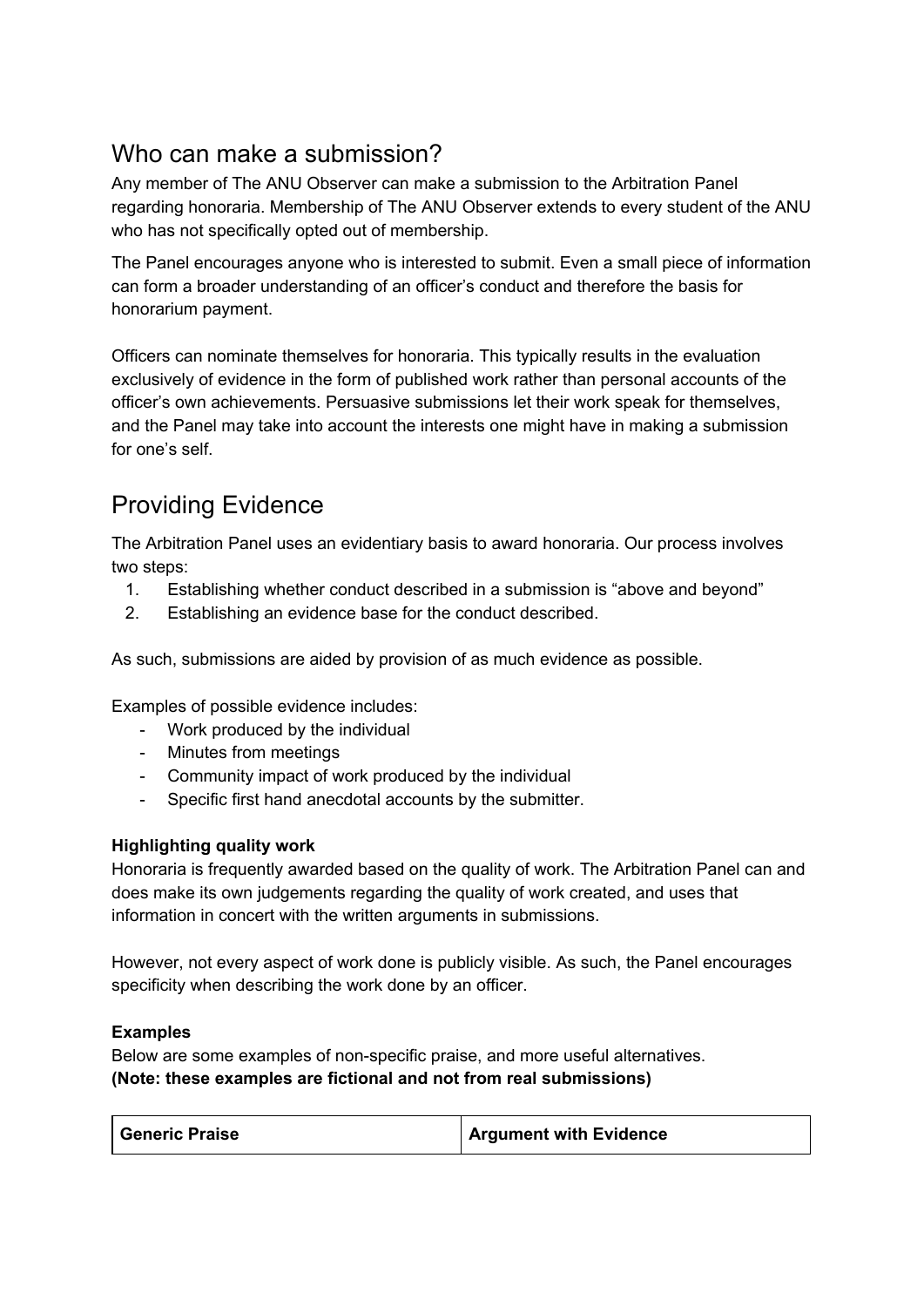| "As well as writing many great articles,<br>Trevor has contributed to source cultivation<br>to an extent beyond what is expected of<br>reporters" | "Trevor has developed several sources in<br>ANUSA, two on-campus halls of residence,<br>and the ANU academic staff. He has used<br>these sources to generate the following<br>articles which I consider to be of<br>exceptional quality:<br>[links to articles]"                                                                                                                                                                                                                                                                                                            |
|---------------------------------------------------------------------------------------------------------------------------------------------------|-----------------------------------------------------------------------------------------------------------------------------------------------------------------------------------------------------------------------------------------------------------------------------------------------------------------------------------------------------------------------------------------------------------------------------------------------------------------------------------------------------------------------------------------------------------------------------|
| "Tracy has been a valued member of the<br>Digital Team and has really put the work in<br>in terms of learning new skills"                         | "Tracy entered her role with a strong<br>background in photography but no<br>experience in streaming or editing. In the<br>past six months she has consistently<br>volunteered to be included in video projects<br>in order to improve her skills and is now a<br>capable videographer. Through this time<br>she continued to produce quality<br>photography work including:<br>[links to albums or article photos]                                                                                                                                                         |
| "Taliesin has been amazing at going to<br>events and attending protests and has done<br>more than anyone else on the team"                        | "Taliesin has attended the following events:<br>$-$ SRC 2, 4, 5 and 7<br>- Protest against cuts<br>- Protest against 2x spacing in essays<br>- Counter-protest in favour of essay spacing<br>- Vice Chancellor's address<br>He was only asked to report on 4 of these<br>but volunteered to show up at the others to<br>provide assistance and support. He has<br>also filled in for reporters who were unable<br>to attend on at least 3 occasions.<br>Furthermore he makes himself available to<br>the digital team to help with streaming or<br>photography as required. |
| "Tiffany has stepped up from the typical<br>reporter role and helped with editing and<br>proofreading of articles"                                | "In addition to consistently submitting her<br>articles by deadline,<br>[links to articles]<br>Tiffany has volunteered to assist with<br>editing and proofreading. She has<br>contributed to editing on the following<br>articles:<br>[list]<br>And proof reading on the following:<br>[list]"                                                                                                                                                                                                                                                                              |

**Arguments from Observation**